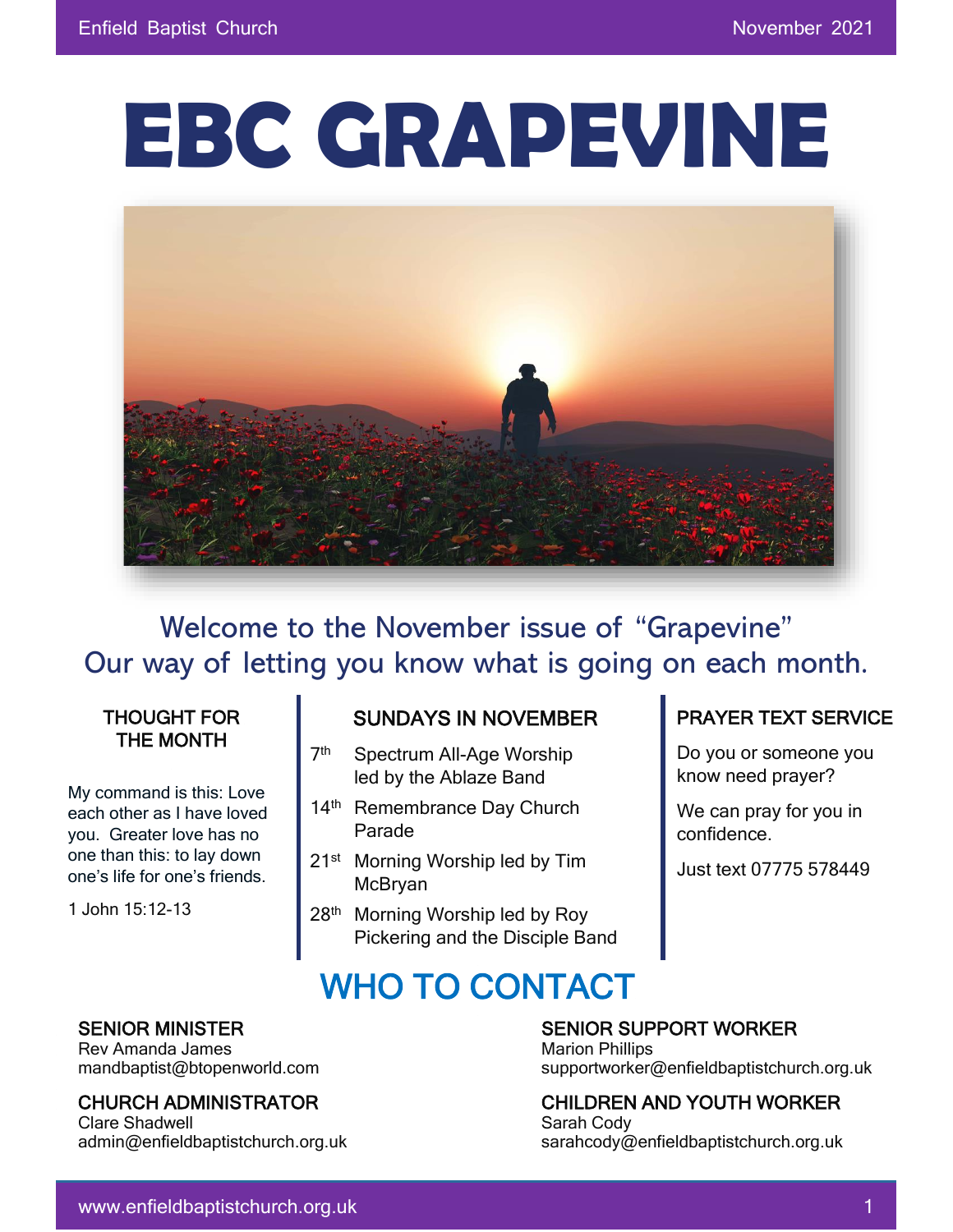

### **The Poppies are up and look stunning.**

**A huge thank you to Sarah Manning and the team of knitters – Carol, Irene, Ollie, Sue and Maureen. Also, to the construction team – Andy, Noel and Will. Thank you also to all who came down to pin and eat pizza!**

**We will hold a short service of Remembrance outside the lounge on Thursday November 11th at 10.50.**

# NOVEMBER

We are moving into a colder season where darkness comes sooner into our days and we seek the comfort of light and the warmth of fires.

#### LET US PRAY

- For those who are homeless and hungry that we can find ways to help. For charities and people who continually provide help for those in need and that governments will do more to house people on the streets.
- As days become colder that numbers of sufferers with colds and flu will be reduced this year. That the roll out of flu jabs and Covid booster jabs will be successful in reducing illness and deaths.
- As we remember, giving thanks for the many throughout the world who paid the ultimate sacrifice for our freedom with their lives. For the places where war continues, that governments show compassion and find peaceful solutions.
- For the liberty of those persecuted or imprisoned for their faith.
- For families of the bereaved at EBC that they may find ways to continually work through their grief when times may feel very dark.
- For the coming Advent season that begins at the end of this month and give thanks.

# CHURCH MEETING

The next Church Meeting will be in the sanctuary (no zooming) on Monday 29th November at 8.00pm.

Please do make every effort to come along and hear about various plans and pray as we head into 2022.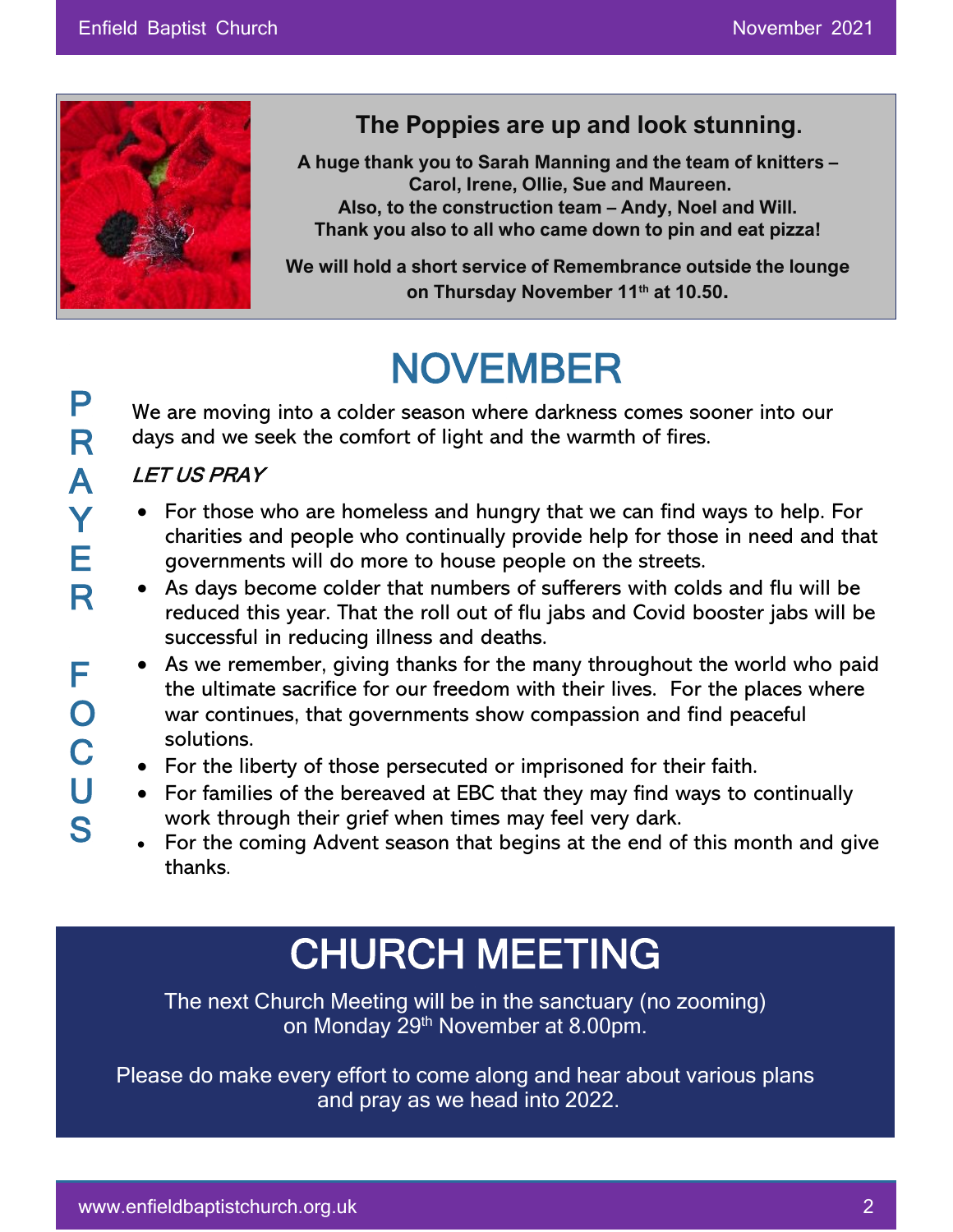

# SUNDAY MORNINGS



We are pleased to announce that after church refreshments will be back on Sunday 7<sup>th</sup> November. A huge thanks to Anne Drew who has kindly offered to organise the rota. Your Cell Group leader will be in touch to let you know the Sunday your group is responsible for so please help them by responding promptly.

You can also make up your own group of four people to host a Sunday, please email Anne Drew [drew227@btinternet.com](mailto:drew227@btinternet.com) should you wish to do so.

After church refreshments have been missed by so many and can only run if we have the volunteers so please do help if you are able.

#### **SHOE BOXES 2021**

**Have you got your box? Have you filled it? Bring it back to the sanctuary by Sunday 14th November please.**

Dear Church Family,

**#** Thank you so much for the love, care and support you have showed me and my family over the passing of my lovely mum, Vera. Your cards, messages and phone calls have meant the world to me and it has comforted me to know how much mum was loved by you all. I have felt a real sense of peace that I can only credit our Father God for, and of course, your prayers. An extra special thankyou to Mandy who, as usual went the extra mile in looking out for me and continues to do so. And to all who helped in any way with the day of the funeral, thank you so much. It was a sad but beautiful day of thanksgiving.

With much love from Marion and Greg Phillips, Harvey, Henry and Douglas.

**HELP NEEDED** 

**Bring it back to the sanctuary by Sunday 14th November please.**

ECDC (Enfield Churches Debt Centre) in conjunction with CAP (Christians Against Poverty) has it's launch at EBC on Sunday November 7 at 6.30pm. Mandy is looking for a willing team of helpers to provide refreshments after the service. Could you help please? Mandy would love to hear from you ASAP!

### **PRAYER MEETING**

Wednesday morning prayer now meet at 7.45 am for 40 minutes via Zoom, all are welcome. Please use the link below, we ask that you only share this link within the EBC family.

<https://us04web.zoom.us/j/76213825150?pwd=a3M0djBBZmJERVFqTjltaDBrM3p6UT09> Meeting ID: 762 1382 5150 Passcode: sAax9r

www.enfieldbaptistchurch.org.uk 3